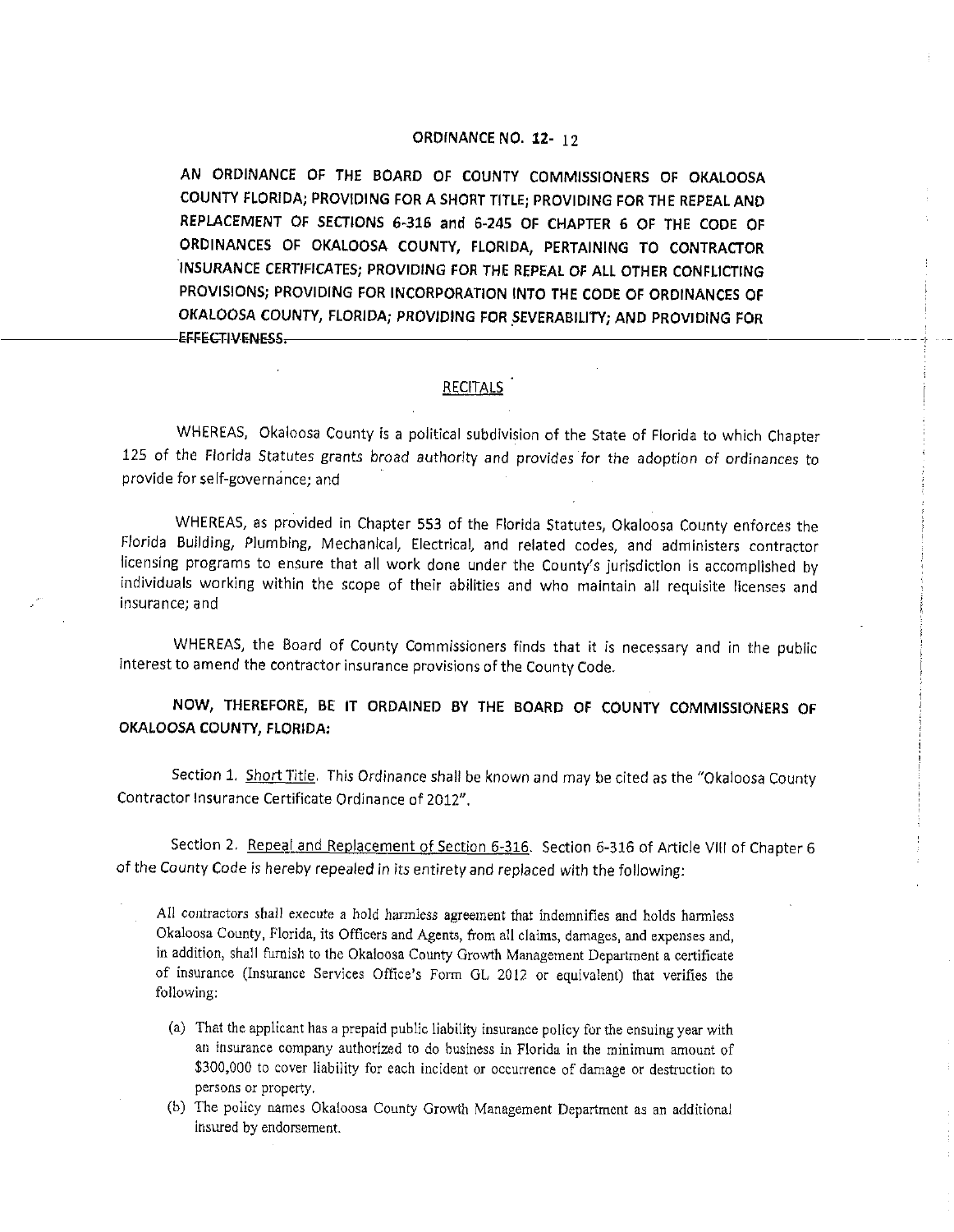(c) That the policy provides for a minimum ofa ten (10) day notice of cancellation to the Okaloosa County Growth Management Department if at any time the liability policy **becomes canceled or tenninated.** 

The Description of Operations of the certificate submitted in compliance with this part shall list the type of State or County license under which the contractor shall be operating. lf at any time the insurance policy is cancelled or terminated, the certificate shall be voided.

Section 3. Repeal and Replacement of Section 6-245. Section 6-245 of Article VII of Chapter 6 of the County Code-is-hereby repealed-in-its-entirety-and-replaced-with-the-following:

-----!-

All contractors shall execute a hold harmless ·agreement that indemnifies and holds harmless Okaloosa County, Florida, its Officers and Agents, from all claims, damages, and expenses and, in addition, shall furnish to the Okaloosa County Growth Management Department a certificate of insurance (Insurance Services Office's Fonn GL 2012 or equivalent) that verifies the following:

- (a) That the applicant has a prepaid public liability insurance policy for the ensuring year with a **responsible insurance company authorized to do business in Florida in the minimum amount**  of (including completed operations and products): one hundred thousand (\$100,000) per person; three hundred thousand dollars (\$300,000.00) per occurrence, and property damage (including completed operations and products); five hundred thousand dollars (\$500,000), or a minimum combined single limit policy of eight hundred thousand dollars (\$800,000).
- (b) The policy names Okaloosa County Growth Management Department as an additional insured by endorsement.
- $(c)$  That the policy provides for a minimum of a ten  $(10)$  day notice of cancellation to the Okaloosa County Growth Management Department if at any time the liability policy becomes **canceled or terminated.**

The Description of Operations of the certificate submitted in compliance with this part shall list the type of State or County license and license number under which the contractor shall be operating. If at any time the insurance policy is cancelled or terminated, the certificate shall be voided.

Section 4. Incorporation into County Code. It is hereby directed by the Board of County Commissioners that the amendments provided herein be incorporated into the Code of Ordinances of Okaloosa County, Florida, and that any renumbering of the various sections is hereby authorized as necessary to achieve that directive.

Section 5. General Repeal of Conflicting Provisions. Any ordinances or portions of the Code of Ordinances of Okaloosa County in conflict herewith are hereby repealed.

Section 6. Severability. If any section, subsection, clause, or other part of this ordinance is deemed unlawful in any court of law competent to decide such matters, said section, subsection, clause, or other part shall be severed and held as a separate provision and shall have no effect on the remainder.